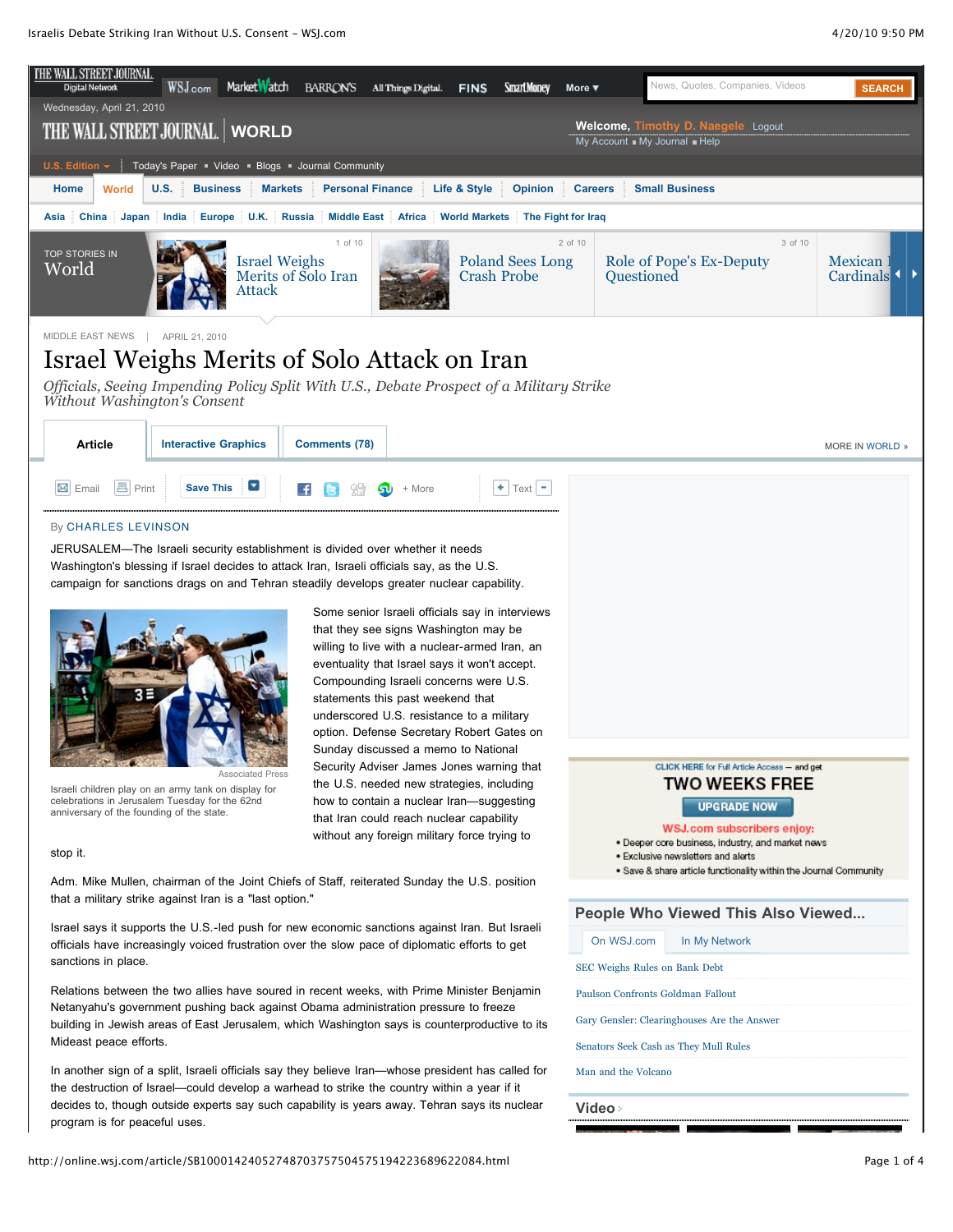Such divisions have played into fears in Israel that if Washington's sanctions effort fails, the Israeli and American positions on Iran could rapidly diverge—and Israel, if it chooses to attack Iran, would have no choice but to do so on its own.

U.S. commanders say an attack would invite retaliation by Iran against American military interests in the region, or wider terrorist attacks by Iranian proxies Hezbollah and Hamas. Adm. Mullen said Sunday a strike could have "unintended consequences," and has long warned it could destabilize the region at a time the U.S. has troops in Iraq and Afghanistan, which neighbor Iran.

A senior U.S. official said the U.S. has stated to Israel its opposition to unilateral Israeli action, but that there were still fears within the administration that Israel could strike Iran despite Washington's objections.

**Military Options**



If Israel chooses to attack nuclear facilities in Iran against Washington's objections, politics will play a role in military strategy.

**K** [More photos and interactive graphics](http://online.wsj.com/public/page/0_0_WP_2003.html)

Some Israeli officials worry a unilateral strike would cause a break with Washington that would threaten Israeli national interests even more than a nuclear-armed Iran.

Israel's track record of coordinating such strikes with the U.S. is mixed. The country caught the U.S. by surprise with its attack on Iraq's Osirak reactor in 1981. When Israel attacked a suspected Syrian nuclear facility in 2007, Washington was given advanced warning, according to U.S. officials at the time.

The decision of whether to strike Iran ultimately rests with the prime minister, Mr. Netanyahu. In the past, however, senior military commanders have had significant

say in such decisions. A spokesman for Israel's Ministry of Defense declined to comment on internal deliberations concerning Iran.

There are a number of routes Israeli attack jets can fly to attack Iran. They all would require Israeli planes to fly through U.S.-controlled airspace in Iraq or through the airspace of U.S. allies such as Saudi Arabia or Turkey, which could cause serious political consequences for Israel.

Many Israeli military experts say Israel can easily cope with any military retaliation by Iran in response to a strike. Iran's medium-range rockets would cause damage and casualties in Israel, but they aren't very accurate, and Israel's sophisticated missile-defense system would likely knock many out midflight. Israel has similarly proved it can handle attacks against Israel by Hezbollah and Hamas. Israel also hosts a contingent of U.S. troops attached to a radar system to help give early warning against incoming rocket attacks.

More worrying to Israeli strategic planners examining possible attack scenarios is the possibility that Iran would respond to an Israeli attack by ramping up support to groups battling U.S. troops in Iraq and Afghanistan, according to recently retired officials familiar with the military's thinking on Iran. If American soldiers start dying in greater numbers as a result of an Israeli unilateral attack, Americans could turn against Israel.

Iran could also disrupt the world's oil supply by cutting off exports through the Persian Gulf, roiling international oil markets.

"What will Americans say if Israel drags the U.S. into a war it didn't want, or when they are suddenly paying \$10 a gallon for gasoline and Israel is the reason for it," says retired Brig. Gen. Shlomo Brom, former director of the Israeli army's Strategic Planning Division.

Former senior members of Israel's defense establishment have weighed in recently on both sides of the debate.

"We don't have permission and we don't need permission from the U.S.," says Ephraim Sneh, who served as deputy minister of defense under former Prime Minister Ehud Olmert. But Maj.







**Moscow's Blue [Bucket Brigade](http://online.wsj.com/video/moscow-blue-bucket-brigade/11F1D812-C0A4-4770-A6B5-E3A7EEDBA58E.html)**  $2.44$ 

**[News Hub: Michael](http://online.wsj.com/video/news-hub-michael-jackson-the-musical/DD317A36-C188-420B-8CD8-1E53E3BEDE9D.html) Jackson, The Musical** 1:41

**PM Report: [Goldman A Political](http://online.wsj.com/video/pm-report-goldman-a-political-football/EE27A76E-46E3-479D-8FF9-A4FE1B3827D2.html) Football** 10:17

# **More in World**

- [Israel Weighs Merits of Solo Iran Attack](http://online.wsj.com/article/SB10001424052748703757504575194223689622084.html?mod=WSJ_article_MoreIn)
- [Poland Sees Long Crash Probe](http://online.wsj.com/article/SB10001424052748703763904575196100835030916.html?mod=WSJ_article_MoreIn)

[Asian Airlines Resume Europe Flights](http://online.wsj.com/article/SB10001424052748704448304575197070178579384.html?mod=WSJ_article_MoreIn)

[Senator, Governor Push Drug-Import Exemption](http://online.wsj.com/article/SB10001424052748704448304575196412257010970.html?mod=WSJ_article_MoreIn)

[Italian Football Faces Tough Times](http://online.wsj.com/article/SB10001424052702304798204575183693154852112.html?mod=WSJ_article_MoreIn)

# **[Most Popular](http://online.wsj.com/public/page/most_popular.html)**

[Read](http://online.wsj.com/article/SB10001424052748703757504575194223689622084.html#mostPopular_mostRead) [Emailed](http://online.wsj.com/article/SB10001424052748703757504575194223689622084.html#mostPopular_mostEmailed) [Video](http://online.wsj.com/article/SB10001424052748703757504575194223689622084.html#mostPopular_mostPopularVideo) [Commented](http://online.wsj.com/article/SB10001424052748703757504575194223689622084.html#mostPopular_mostCommented)

- 1. [Opinion: Gerald P. O'Driscoll Jr.: An](http://online.wsj.com/article/SB10001424052748704508904575192430373566758.html?mod=WSJ_hp_mostpop_read) Economy of Liars
- 2. [IPad Struggles on Campus](http://online.wsj.com/article/SB10001424052748703594404575192330930646778.html?mod=WSJ_hp_mostpop_read)
- 3. [Airports Reopen, Safety Debate Lingers](http://online.wsj.com/article/SB10001424052748704448304575195400233188306.html?mod=WSJ_hp_mostpop_read)
- 4.  **[Opinion: Michio Kaku: What Next From Iceland's](http://online.wsj.com/article/SB20001424052748704671904575194100682717346.html?mod=WSJ_hp_mostpop_read)** Volcano?
- 5. [Surge in iPhone Powers Apple](http://online.wsj.com/article/SB10001424052748703763904575195850099083286.html?mod=WSJ_hp_mostpop_read)

## [Most Read Articles Feed](http://online.wsj.com/rss?mod=fpp_rss)

## **Latest Tweets** [Follow](http://twitter.com/wsj) **Example 2**

"Tokyo Details Postal Bank Plan <http://on.wsj.com/bb7098>" *2 hrs 13 min ago from [WSJAsiaBiz \(WSJ Asia Business\)](http://twitter.com/WSJAsiaBiz)*

"Burberry Raises Guidance [http://on.wsj.com/9HOLbS"](http://on.wsj.com/9HOLbS) *2 hrs 32 min ago from [WSJEuropeBiz \(WSJ Europe](http://twitter.com/WSJEuropeBiz) Business)*

"Data Will Give Clues to U.K. Election <http://on.wsj.com/9DTFzR>" *3 hrs 1 min ago from [WSJUK \(WSJ U.K.\)](http://twitter.com/WSJUK)*

"Data Will Give Clues to U.K. Election [http://on.wsj.com/d91OfR"](http://on.wsj.com/d91OfR) *3 hrs 5 min ago from [WSJEuropeBiz \(WSJ Europe Business\)](http://twitter.com/WSJEuropeBiz)*

"EMI Loses McCartney Catalog: Paul McCartney has become the latest major artist to bolt from EMI, handing globa... [http://on.wsj.com/dgxme8"](http://on.wsj.com/dgxme8)

*3 hrs 5 min ago from [WSJEurope \(WSJ Europe News\)](http://twitter.com/WSJEurope)*

# **Latest Headlines**

- [Court Voids Law on Animal Cruelty](http://online.wsj.com/article/SB10001424052748704448304575195912729681780.html?mod=WSJ_article_LatestHeadlines)
- [Home Builders Fight for Land](http://online.wsj.com/article/SB10001424052748703763904575196291509876752.html?mod=WSJ_article_LatestHeadlines)
- [Obama Begins Court Interviews](http://online.wsj.com/article/SB10001424052748703763904575196443288241072.html?mod=WSJ_article_LatestHeadlines)
- [Stranded Brits Colonize Newark Airport](http://online.wsj.com/article/SB10001424052748703763904575196901249667066.html?mod=WSJ_article_LatestHeadlines)
- [Plan Would Revamp Export Controls](http://online.wsj.com/article/SB10001424052748703763904575196482467413668.html?mod=WSJ_article_LatestHeadlines)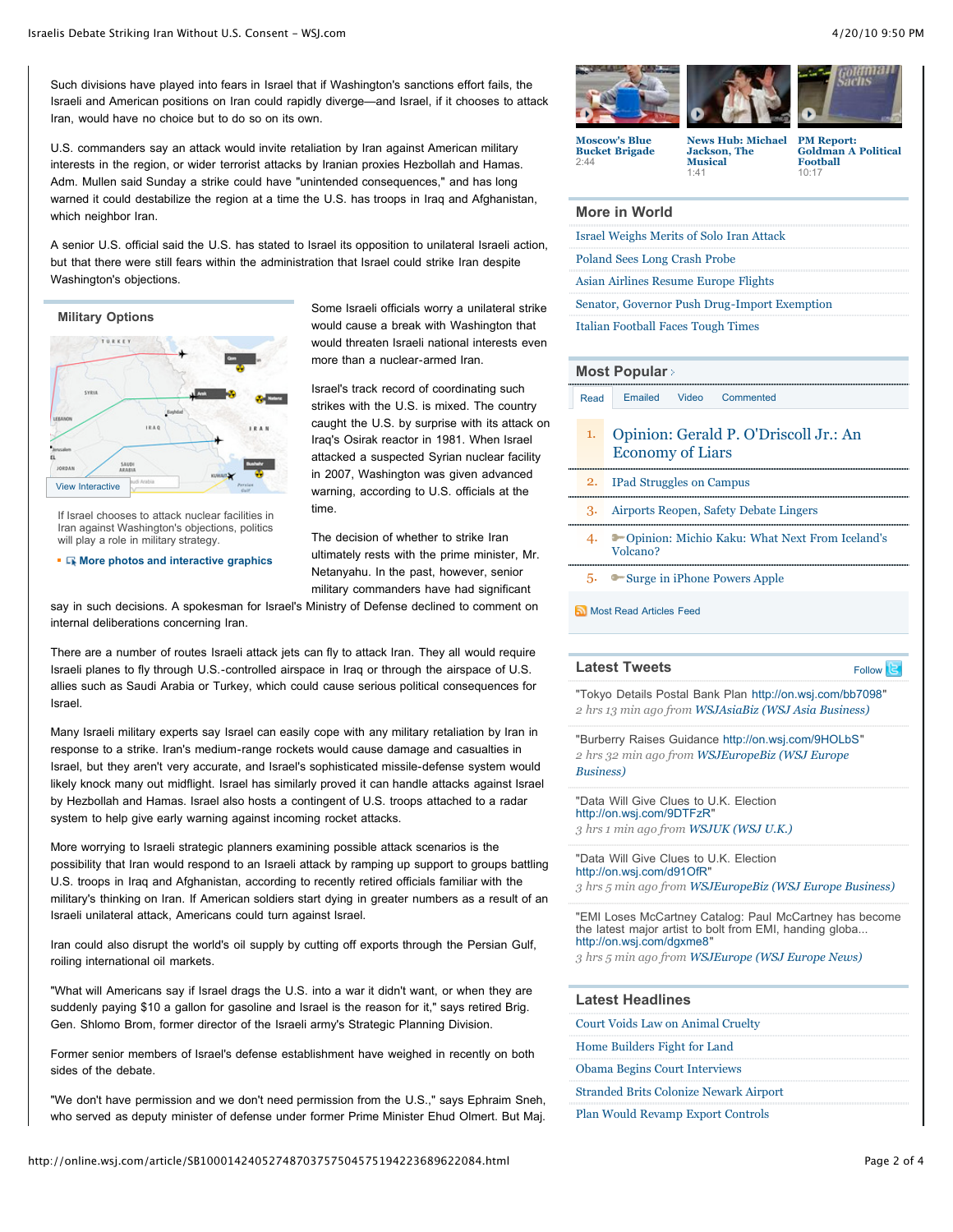Gen. Giora Eiland, a former national security adviser, says Israel wouldn't jeopardize its relationship with the U.S. by launching a military strike against Iran without an American nod.

Late last month, Israeli Defense Minister Ehud Barak seemed to acknowledge publicly the opposing viewpoints inside the administration.

"Only we have the exclusive responsibility when it comes to the fate and security of Israel, and only we can determine the matters pertaining to the fate of Israel and the Jewish people," Mr. Barak said. "But we must never lose sight of how important these relations are, or the ability to act in harmony and unity with the United States."

# **Write to** Charles Levinson at [charles.levinson@wsj.com](mailto:charles.levinson@wsj.com)

| <b>Immigration Legislation Gains Traction</b> |  |
|-----------------------------------------------|--|
| <b>Quick Treatment Key in Swine Flu</b>       |  |
| <b>Tainted Water Spurs Evacuations</b>        |  |
| Crist Weighs Cost of GOP Break                |  |
| New Senate Push on Bank-Rules Bill            |  |

[More Headlines](http://online.wsj.com/home/us)

|                                                                  | <b>MORE IN WORLD 3</b>                                |
|------------------------------------------------------------------|-------------------------------------------------------|
| <b>M</b> Email <b>A</b> Printer Friendly <b>h</b> Order Reprints | Article Tools<br>Sponsored by <b>Constant Contact</b> |
| Share: 【 B 编 G 嵌 G b F g i                                       | in Press                                              |
| SPONSORED LINKS                                                  |                                                       |

# **[Trader Makes \\$17 Million](http://397361.r.msn.com/?ld=2vrr3loRbPwW9nUgqtJEmAXodl30h/ZkhQIAHu5pTY4rsYHAHQ2Gu06dLUfjrfbUGOlyIUSSrNaeqm77KGy8mPoQv3o1xU+veVLSmhAM3ZyswXDV2MYMWmQdXRLSdBGaKM8kA8KzOEUdF5kHheFdDeR0E1PGWxko1CJjklerFVp8jJwGCm4rLCs6FTKABcHdTL4m1YDshaUGlJWb1c8ngJSlNfX2Ysh8fadsKZ8df/d3xbDvAJldNdW5nMr14Llei/S3OjhK33ZFJiT/46BVAQHY9RL5scj00m5B50Md0101/xL/BIT0caENpUpX9cErD6EAs=)**

[California Trader Makes \\$17.4 Million in a Single Year! Find Out How](http://397361.r.msn.com/?ld=2vrr3loRbPwW9nUgqtJEmAXodl30h/ZkhQIAHu5pTY4rsYHAHQ2Gu06dLUfjrfbUGOlyIUSSrNaeqm77KGy8mPoQv3o1xU+veVLSmhAM3ZyswXDV2MYMWmQdXRLSdBGaKM8kA8KzOEUdF5kHheFdDeR0E1PGWxko1CJjklerFVp8jJwGCm4rLCs6FTKABcHdTL4m1YDshaUGlJWb1c8ngJSlNfX2Ysh8fadsKZ8df/d3xbDvAJldNdW5nMr14Llei/S3OjhK33ZFJiT/46BVAQHY9RL5scj00m5B50Md0101/xL/BIT0caENpUpX9cErD6EAs=) [www.VirtualinvestingClub.com](http://397361.r.msn.com/?ld=2vrr3loRbPwW9nUgqtJEmAXodl30h/ZkhQIAHu5pTY4rsYHAHQ2Gu06dLUfjrfbUGOlyIUSSrNaeqm77KGy8mPoQv3o1xU+veVLSmhAM3ZyswXDV2MYMWmQdXRLSdBGaKM8kA8KzOEUdF5kHheFdDeR0E1PGWxko1CJjklerFVp8jJwGCm4rLCs6FTKABcHdTL4m1YDshaUGlJWb1c8ngJSlNfX2Ysh8fadsKZ8df/d3xbDvAJldNdW5nMr14Llei/S3OjhK33ZFJiT/46BVAQHY9RL5scj00m5B50Md0101/xL/BIT0caENpUpX9cErD6EAs=)

**[Forex Trading Online.](http://35884.r.msn.com/?ld=2v7E4R+cJl7xWFyVfZYxpGYnMYMobaWStNcWZrEcRZLBDbgio6U4fnJxRXXoN4H9M1dUpxFprBKko7VJG5NSNiW9DgH0ci7HsJWlduGHS48kNhSIbrttXH6NrLVt4wMPQgttKyTWfZB5rxo3GthKhUpj1tw5RSvvnEXBJ208VmXhshG7DIK3wBxUPoVm7SKroEId6x8RHzXc7shbmnVbdsCWO5wpPR++SD+GB0PFUHIsOQH8XkHeKwnSl0MoBc/2bEAb5/008jCgQjpOdSsEepfJF6iv9muez1q2Mk8EhPR+EeTAMCOPKMaGc9Cw==)** [Learn How to Trade with a Free \\$5,000 Practice Learning Account.](http://35884.r.msn.com/?ld=2v7E4R+cJl7xWFyVfZYxpGYnMYMobaWStNcWZrEcRZLBDbgio6U4fnJxRXXoN4H9M1dUpxFprBKko7VJG5NSNiW9DgH0ci7HsJWlduGHS48kNhSIbrttXH6NrLVt4wMPQgttKyTWfZB5rxo3GthKhUpj1tw5RSvvnEXBJ208VmXhshG7DIK3wBxUPoVm7SKroEId6x8RHzXc7shbmnVbdsCWO5wpPR++SD+GB0PFUHIsOQH8XkHeKwnSl0MoBc/2bEAb5/008jCgQjpOdSsEepfJF6iv9muez1q2Mk8EhPR+EeTAMCOPKMaGc9Cw==) [www.fxclub.com](http://35884.r.msn.com/?ld=2v7E4R+cJl7xWFyVfZYxpGYnMYMobaWStNcWZrEcRZLBDbgio6U4fnJxRXXoN4H9M1dUpxFprBKko7VJG5NSNiW9DgH0ci7HsJWlduGHS48kNhSIbrttXH6NrLVt4wMPQgttKyTWfZB5rxo3GthKhUpj1tw5RSvvnEXBJ208VmXhshG7DIK3wBxUPoVm7SKroEId6x8RHzXc7shbmnVbdsCWO5wpPR++SD+GB0PFUHIsOQH8XkHeKwnSl0MoBc/2bEAb5/008jCgQjpOdSsEepfJF6iv9muez1q2Mk8EhPR+EeTAMCOPKMaGc9Cw==)

### **[Travel to Iran](http://0.r.msn.com/?ld=2vm/xXGVpwe725BNraOLDM1M+zU6SBcZ7/a8FKmgirE5gQTBFwxTTOBy+OWoAccEKfA8ZnfFLEbZS6cMQg1f7NdosbNG1fYuWk5xROSmZ1M/CNtIJnKPTV0UwIUqCOTrDKPrxizHcoJX472bZ97u/4uKfiqyo3beVDPJwo17AC1DmZlu03+JW20Jun3y+6WBWQj84JENxpbB52v/OIWzBqKd5fQNE2ZeCvgD5/i/BIT0dr3fry9sbETEl86gs=)**

[Tours to Iran, Iran Travel information, Iran visa, Iran maps & Hotels](http://0.r.msn.com/?ld=2vm/xXGVpwe725BNraOLDM1M+zU6SBcZ7/a8FKmgirE5gQTBFwxTTOBy+OWoAccEKfA8ZnfFLEbZS6cMQg1f7NdosbNG1fYuWk5xROSmZ1M/CNtIJnKPTV0UwIUqCOTrDKPrxizHcoJX472bZ97u/4uKfiqyo3beVDPJwo17AC1DmZlu03+JW20Jun3y+6WBWQj84JENxpbB52v/OIWzBqKd5fQNE2ZeCvgD5/i/BIT0dr3fry9sbETEl86gs=) [www.PersiaTours.com](http://0.r.msn.com/?ld=2vm/xXGVpwe725BNraOLDM1M+zU6SBcZ7/a8FKmgirE5gQTBFwxTTOBy+OWoAccEKfA8ZnfFLEbZS6cMQg1f7NdosbNG1fYuWk5xROSmZ1M/CNtIJnKPTV0UwIUqCOTrDKPrxizHcoJX472bZ97u/4uKfiqyo3beVDPJwo17AC1DmZlu03+JW20Jun3y+6WBWQj84JENxpbB52v/OIWzBqKd5fQNE2ZeCvgD5/i/BIT0dr3fry9sbETEl86gs=)



CLICK HERE for Full Article Access - and get

# **TWO WEEKS FREE**

**UPGRADE NOW** 

**WSJ.com subscribers enjoy:** 

- Deeper core business, industry and market news
- **Exclusive newsletters and alerts**
- Save & share article functionality within the Journal Community

**Editors' Picks**



÷ **Retailers Tap [Smartphone Apps](http://online.wsj.com/article/SB10001424052748703763904575196221941772404.html?mod=WSJ_hp_editorsPicks)**



**[Meteorite Hunters Jockey](http://online.wsj.com/article/SB10001424052748703763904575196440679468262.html?mod=WSJ_hp_editorsPicks) for Position**



**[The Ball They Can't Leave](http://online.wsj.com/article/SB10001424052748704448304575196292487717062.html?mod=WSJ_hp_editorsPicks) Alone**



**Cirque du Soleil Plans [Michael Jackson Shows](http://online.wsj.com/article/SB10001424052748704448304575196073734554264.html?mod=WSJ_hp_editorsPicks)**



**[Honey, Do You Have to ...](http://online.wsj.com/article/SB10001424052748703757504575194040423167792.html?mod=WSJ_hp_editorsPicks) ?**